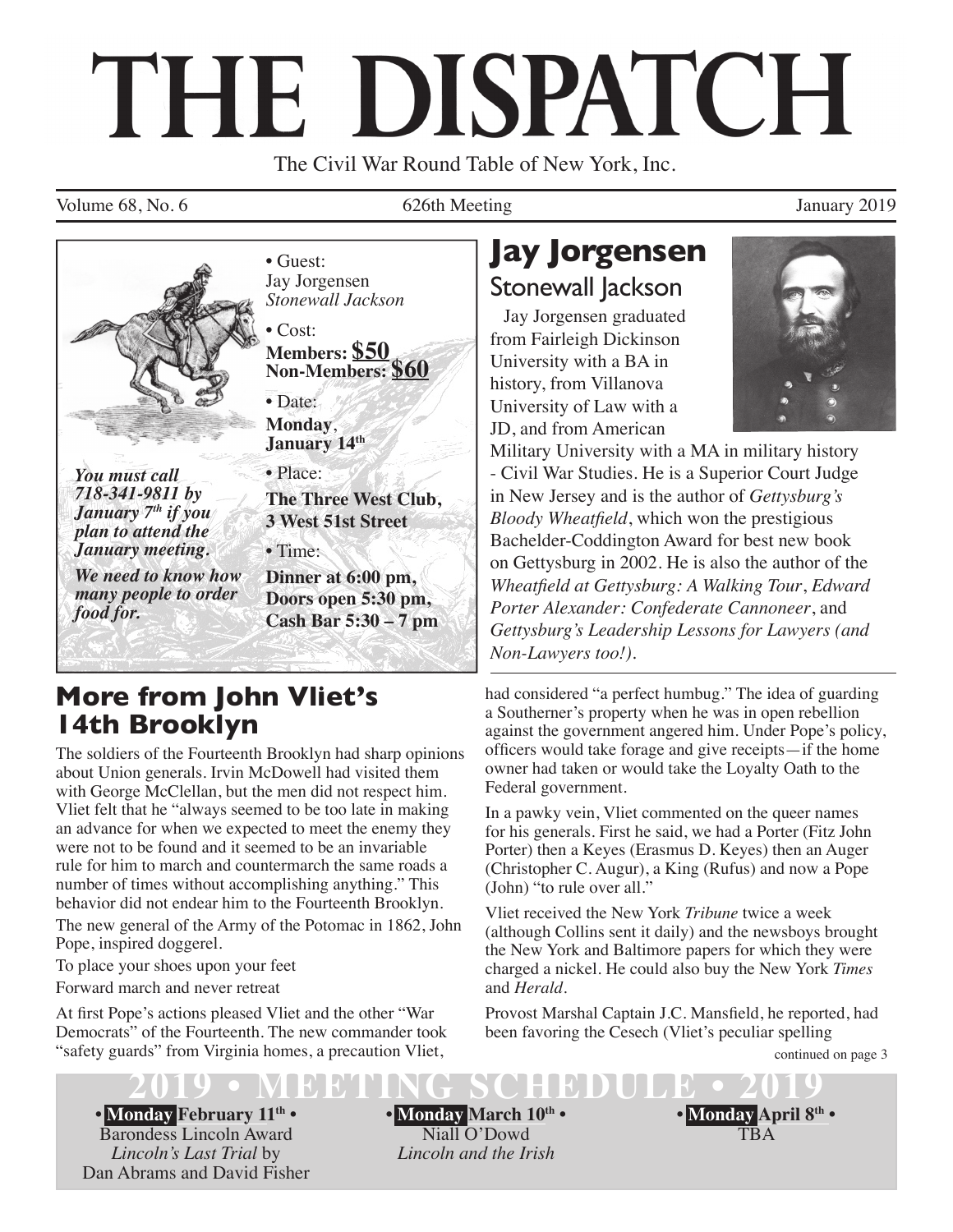## **President's Message**

Happy New Year to all the members of our beloved Civil War Round Table! We thank everyone for making 2018 such a wonderful chapter in this organization's history, and we expect no less of 2019. With vacations and holiday feasts concluded, it is time to yet again sate our appetites for knowledge pertaining to what many would argue to be the greatest conflict in our nation's history.

However, it is sometimes easy to forget as we look to the past that often great historical moments have taken place before our very eyes. As 2018 drew to a close, our nation lost a man who was arguably one of the greatest movers and shakers of the second half of the 20th century, President George Herbert Walker Bush, a man who will be forever remembered for presiding over the end of America's Cold War with the Soviet Union. His tireless dedication to our national interest, as well as his devotion to a family that would continue to follow his example of civic duty spanning generations, can seem sometimes like a relic from an American identity we too often fail to show due deference.

From his service during World War II to his leadership in the CIA, all the way through his tenure as Vice President under Ronald Reagan and eventually the highest office itself, George H.W. Bush was one of the few men in Washington who seemed to always earn the respect, if not always the agreement, of adversaries and allies alike. In firm opposition to foreign tyrannies, he had a positive vision of the future that was centered around American moral leadership, a vision which the first commander-in-chief from his party, President Abraham Lincoln, almost certainly would have shared.

On the topic of our 16th President, following this month's Lee/Jackson night featuring author Jay Jorgensen, we look forward to once again presenting the Barondess/Lincoln Award for scholarship on President Lincoln in February. There is little doubt that the legacies of American chief, modern and historic, will be on everyone's minds that night. We look forward to seeing you then.

*MICHAEL N. CONNORS*

## **SUGGESTIONS**

**The Dispatch welcomes articles, book reviews (non-fiction only) and suggestions. Just send them in to our mailing address.** 



## **Dues are due**

If you haven't already paid your dues, please send your checks in now. After October, the price rises to \$60. If we don't hear from you by January 1, we will be obliged to drop your name from our mailing lists. Sorry about that. **We now have three yearly dues categories:**

|                    | <b>Individual</b> | Family |                    |
|--------------------|-------------------|--------|--------------------|
| <b>Basic</b>       | \$60              | \$80   |                    |
| <b>Silver</b>      | \$70              | \$95   |                    |
| Gold               | \$120             | \$170  |                    |
| <b>Out of Town</b> | \$25              | \$35   | (75 miles or more) |
| <b>Student</b>     | \$25              |        |                    |

New members please add \$10 initiation fee

You may choose any appropriate amount to send in, but it will be greatly appreciated if you are able to remit the amounts in the second or third categories.

**Send dues to CWRTNY 139-33 250th Street, Rosedale, N.Y. 11422 Do not include your dues and dinner payment on the same check.**

# **THE DISPATCH**



Founded January 24, 1951

The Dispatch is published monthly, except July and August, by

#### **The Civil War Round Table of New York, Inc.,**

139-33 250th Street, Rosedale, N.Y. 11422 Telephone CWRT/NY at (718) 341-9811

During business hours.

#### **OFFICERS**

President Michael Connors V.P. Programs Kris Kasnicki V.P. Operations Joan McDonough Secretary Pat Holohan Treasurer Bud Livingston

#### **BOARD OF DIRECTORS**

*Term Expiring 2019* William Finlayson Judith Hallock

*Term Expiring 2020* Paul Weiss Dan McCarthy

*Term Expiring 2021*

 Beth Connors Carolyn Roxon

 Margaret Echanique: Member at large

Editor E.A. (Bud) Livingston Copy Editor/ Club Liaison Joan McDonough P.R. Martin Smith

Merchandise Paul Weiss

**Email: cwrtnyc1@gmail.com Website: http://www.cwrtnyc.org**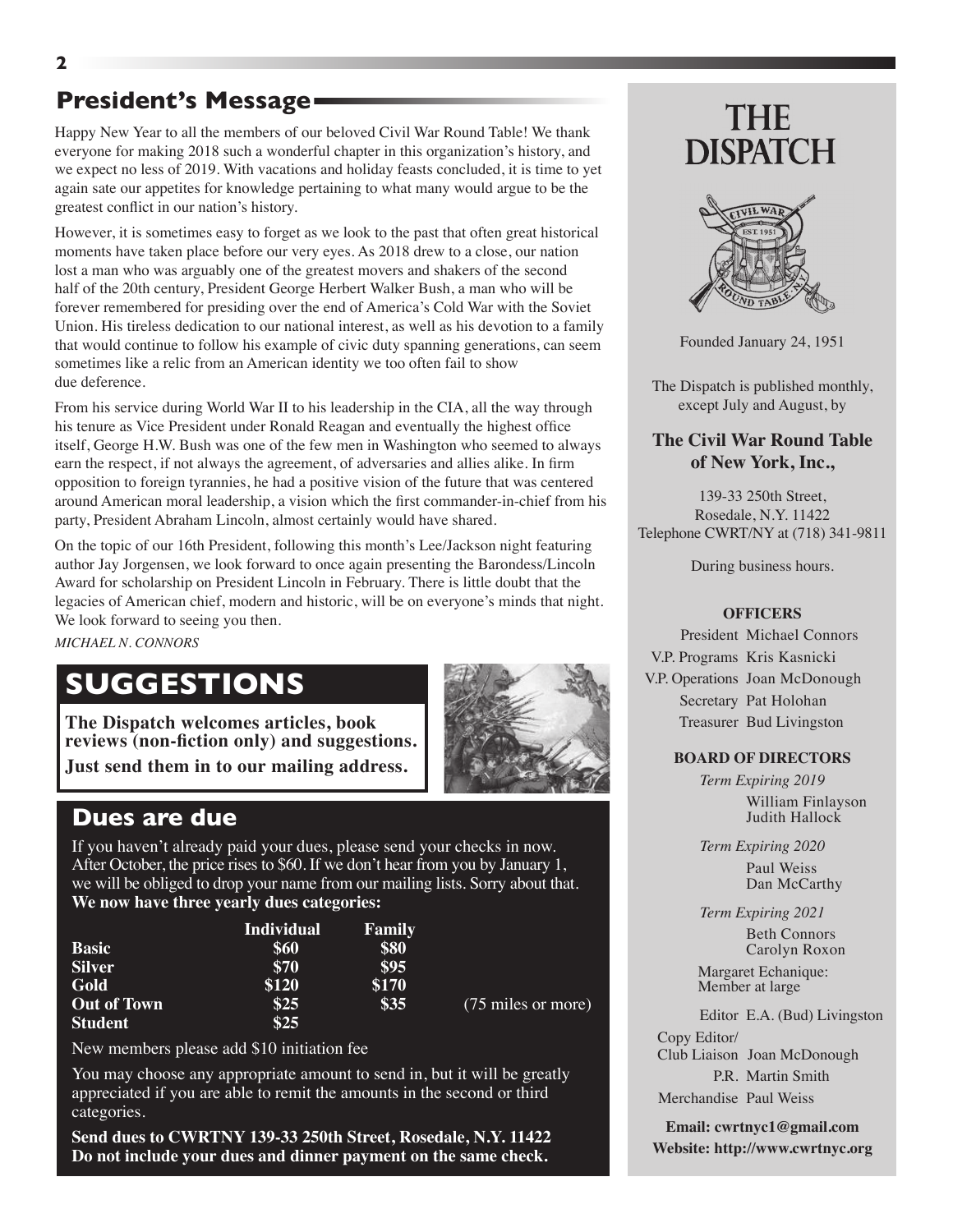## **January During the Civil War**

#### **1862**

**3** – A quiet winter in quarters? Not with T.J.Jackson who moves north in what is called the Romney Campaign.

**19** – Mill Springs and a victory for George H. Thomas against the myopic Felix Zollicoffer who rides into Federal lines and is killed by Yankee bullets.

### **1863**

**1** – "I do order and declare that all persons held as slaves within said designated States and parts of States, are, and henceforward shall be free." The Emancipation Proclamation pertained only to areas "the people whereof shall then be in rebellion against United States." Hence The War of The Rebellion.

**22** – The winter campaign to cross the Rappahannock fails disastrously as the Army of the Potomac is stalled in the mud with ammunition trains mired, horses and mules dropping dead and all of Burnside's boys dispirited, wet and hungry.

continued from page 1

of "Secesh") to such an extent that he had been sent to Washington as a prisoner. Rumors had also reached him that the Brooklyn Adams Express office had been closed for forwarding goods through private parties to Richmond.

Another rumor disturbed Vliet even more than the alleged traitorous behavior of the provost marshal. He heard that Congress planned to muster out all regimental bands. Vliet felt this would be a disaster as "there is nothing like music for the soldier. It has a better effect on him than whiskey." Vliet felt it would be much a much better policy to weed out some of those fellows "who are continually making drafts on the treasury rather than take our music away."

Mostly indifferent to the "Peculiar Institution" in antebellum days, many of Brooklyn's soldiers reacted angrily to the Emancipation Proclamation. Vliet complained from Belle Plains, Virginia, in February, 1863 that the men "want to get home for they say the emancipation proclamation has turned the war into a negro war and that we are not fighting for the preservation of the union but for the freeing of Negroes and that they did not come out for that purpose."

He expected the abolitionist general, John C. Fremont, to take command of Army of the Potomac since the anti-slavery general had already issued an emancipation proclamation of his own in Missouri, one which President Lincoln countermanded. If Fremont shows up, Vliet predicted, "all will leave to the man." He insisted that Federal gunboats, instead of threatening the rebels, spent most of their time keeping Union men form deserting across to Maryland on rafts, rowboats, and sail boats. He also maintained that the purpose of picket duty had shifted from sniffing out the enemy to preventing desertion. He thought that only (Little Mac) George McClellan could restore the army's confidence.

One of the Brooklyn newspapers Vliet received agreed with him. The *Standard*, although maintaining

#### **1864**

**10** – N.B.Forrest gives his usual welcome to the Union troops who come south to whip him. Superior forces under William Sooy Smith are driven back to where they came from.

**23** – President Lincoln approves a policy whereby plantation owners recognize the freedom of their former slaves and hire them by fair contracts in order to recommence support for such a free labor system. Any takers? Or just Bronx cheers?

**1865** 

**4** – A real soldier, Alfred H. Terry, takes command for a new expedition against Fort Fisher. N.C. Most if the men had already taken part in the abortive Ben Butler expedition of December .

**7** – Bad news for the C.S.A. Ben Butler is put on the shelf.

All items above are are excerpted from *The Civil War Day by Day* by E.B.Long and Barbara Long.

unqualified support for reunion, felt that the Emancipation Proclamation would cause more harm than good. It would not stop, the paper continued, to argue the constitutionality of the proclamation, but trusted in God that the government was right, because on the emancipation measure depended the destiny of the country.

Vliet displayed a wariness of freed slaves generally. He thought one contraband "sharp as shears," with a "light complexion, about eighteen, cannot read or write." He added that "if he behaves himself I will look after him but if he undertakes to deceive us more than a half dozen times I will shop him out."

Vliet continued to carp on the slavery problem in subsequent letters. He told Collins (his employer) that the emancipation of the negroes may or may not be an advantage, but didn't the government have enough to do to feed and clothe its own soldiers, (which all too often they did poorly), than to take on more impossible burdens against the will of the North? Arm the blacks, he objected, and they will perform garrison duty while white soldiers are expected to do the real fighting and dying. He told Collins that his cynicism stemmed from experience, that he had seen too many blacks who utterly refused to work when paid for it and had overheard conversations among them that the white folks up north are bound to take care and fight for them whether they help or not.

After the battle of Antietam, the Army of the Potomac got a new commander, Ambrose Burnside. The likeable Rhode Islander with the fabulous sideburns did no better than John Pope at Second Bull Run. After the Union debacle at Fredericksburg, Burnside departed, too. On January 26, 1863, Joseph Hooker assumed command and in an effort to raise morale, promised an infusion of fresh food. Vliet reported that in theory, Hooker's good intentions included issuing soft bread four times a week, potatoes and onions